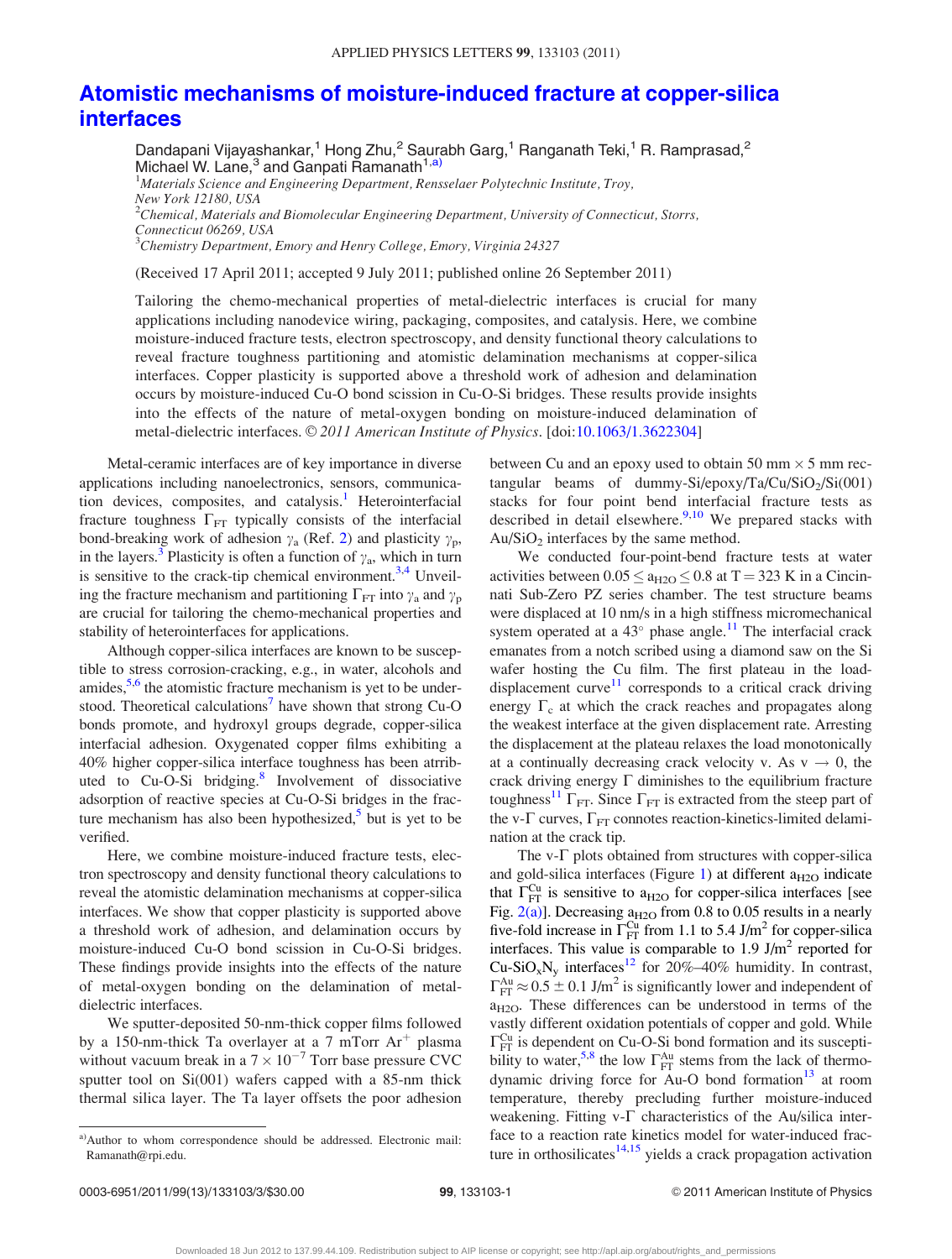<span id="page-1-0"></span>

FIG. 1. (Color online) Crack velocity vs. driving energy  $(v-\Gamma)$  curves as a function of  $a_{H2O}$  at 323 K for copper-silica and gold-silica interfaces. The solid lines represent the reaction rate kinetics model fits for  $a_{H2O} = 0.15$ .

energy of  $0.193 \pm 0.002$  eV that is lower than that for Si-O-Si hydrolysis,<sup>14</sup> suggesting that Au-O-Si hydrolysis is kinetically favored. The extracted interfacial bond density  $N_i^{\text{Au}} = 0.1 \times 10^{15}$  atoms/cm<sup>2</sup> is in reasonable agreement with  $1.4-1.9 \times 10^{15}$  atoms/cm<sup>2</sup> oxygen coverage on silica surfaces.<sup>16</sup>

For copper-silica interfaces, we observe two distinct regimes about  $a_{H2O} \sim 0.2$ . In both regions,  $\Gamma_{\text{FT}}^{\text{Cu}}$  increases linearly with decreasing log  $a_{H2O}$ , but the slope of toughness increase  $\left|\frac{d\Gamma_{\text{FT}}^{Cu}}{d\log a_{H_2O}}\right|$  is four-fold higher for  $a_{H2O} < 0.2$  than that for  $a_{H2O} > 0.2$ . We note that plotting  $a_{H2O}$  on a log scale connotes the water chemical potential  $|RT \log a_{H2O}|$ , where R is the gas constant. For  $a_{H2O} \sim 0.2$ ,  $\Gamma_{\text{FT}}^{\text{Cu}} \sim 2.1$  J/m<sup>2</sup>, in good agreement with  $\gamma_a = 2.2$  J/m<sup>2</sup> for copper-silica interfaces.<sup>[16](#page-2-0)</sup> For  $a_{H2O} > 0.2$ ,  $\Gamma_{\text{FT}}^{\text{Cu}} < 2.1$  J/m<sup>2</sup> due to water-induced Cu-O-Si weakening and/or fissure. Thus, for  $a_{H2O} > 0.2$ , the mechanical energy supplied is used solely for interfacial bond breaking, i.e.,  $\Gamma_{\text{FT}} = \gamma_a$ . Since  $\gamma_a \propto N_i RT \log a_{H2O}$  at equilibrium (v $\rightarrow$ 0), we obtain  $N_i^{Cu} = 8.7 \times 10^{15}$  atoms/cm<sup>2</sup>, which is within about an order of magnitude of the oxygen coverage on silica<sup>16</sup> and  $N_i^{Cu} = 0.4 \times 10^{15}$  atoms/cm<sup>2</sup> obtained by fitting the v- $\Gamma$  data to a reaction-rate kinetics model. This fit also yields a crackpropagation activation energy of  $0.204 \pm 0.002$  eV/bond for Cu-O-Si hydrolysis, implying that Cu-O-Si bond breakage is kinetically favored over siloxane bridge scission.

For  $a_{H2O} < 0.2$ , copper-silica interfaces exhibit  $2.1 < \Gamma_{\text{FT}}^{\text{Cu}} < 5.4 \text{ J/m}^2$  which are significantly higher than  $\gamma_a$ . This result and the higher toughness increase rate for  $a_{H2O}$  < 0.2 indicate an additional energy dissipation mechanism, identified to be copper plasticity.<sup>4</sup> The linear increase in  $\Gamma_{\text{FT}}^{\text{Cu}}$  with decreasing log a<sub>H2O</sub> for a<sub>H2O</sub> < 0.2 is consistent with increasing plasticity because the plastic zone size is expected to linearly increase<sup>[4](#page-2-0)</sup> with  $\gamma_a$ . Thus, at low water activities  $a_{H2O}$  < 0.2 the Cu-O-Si interfacial bonds are strong enough to support plastic deformation in copper, leading to significant contributions from both  $\gamma_{\rm g}$  and  $\gamma_{\rm a}$  to  $\Gamma_{\rm FT}^{\rm Cu}$ . We extract  $\gamma_{\rm p}$  from the difference between  $\Gamma_{\text{FT}}^{\text{Cu}}$  and  $\gamma_a$  by extrapolating the linear fit of  $\gamma_a$  vs. |log a<sub>H2O</sub>| plot to the desired a<sub>H2O</sub> in the lowhumidity region. This extrapolation is valid since  $\gamma_a$  is dependent solely on  $a_{H2O}$ . Thus,  $\gamma_p$  can be described as a function of  $\gamma_a$  [see Fig. 2(b)]:  $\gamma_p = \tau(\gamma_a - \gamma_0)$ , where  $\gamma_a = \gamma_0$  at yield



FIG. 2. (Color online) (a) Fracture toughness  $\Gamma_{\text{FT}}$  plotted as a function of  $a_{H2O}$ at 323 K for copper-silica and gold-silica interfaces. In this plot,  $a_{H2O}$  is on a log scale, (b) Copper plastic energy  $\gamma_p$  vs interfacial work of adhesion  $\gamma_a$  at 323 K.

point.<sup>[17](#page-2-0)</sup> For  $\gamma_a < \gamma_0$ ,  $\gamma_p = \tau = 0$ , but  $\gamma_p$  increases linearly with  $\gamma_a$  with  $\tau \sim 3$  for  $\gamma_a > \gamma_0$ , consistent with  $0.2 < \tau < 8$  predicted by analytical models for heterointerfaces.<sup>[2](#page-2-0)</sup>

Fracture surface analysis by X-ray photoelectron spectroscopy reveals that delamination occurs through bondbreaking at the metal-dielectric interface. The Cu fracture surfaces show strong Cu  $2p_{3/2}$  and  $2p_{1/2}$  sub-bands at 932.7 eV and 953 eV, respectively [see Fig.  $3(a)$ ], these peak intensities are very low in spectra acquired from the silica fracture surfaces. The Si 2p band centered at 103.3 eV is observed only on the silica fracture surface and is undetectable on the Cu fracture surface.

In order to understand the bond-breaking mechanisms at the crack tip, we consider the energetics of hydrolysis of Cu-O and Si-O bonds, expressed by  $Cu-O + H-O-H \rightarrow Cu-OH$ + OH with  $\Delta G_{\text{hydrolysis}}^{\text{Cu}-\text{O}} = 3.3 \text{ eV}$  and Si-O + H-O-H  $\rightarrow$  Si-OH + OH with  $\Delta G_{\text{hydrolysis}}^{\text{Si}-\text{O}} = 9.2 \text{ eV}$ . Since  $\Delta G_{\text{hydrolysis}} > 0$  for both reactions, calculated using the relevant bond free energies $15,18$  $15,18$  $15,18$  at 323 K, the hydrolysis of neither Cu-O nor Si-O bonds is thermodynamically favored. However, the mechanical driving force in our experiments can offset this constraint. The free energy magnitudes of the reactions indicate that the Cu-O bonds need a lower mechanical driving force to break via hydrolysis than Si-O bonds. This inference is supported by the results of density functional theory (DFT) calculations carried out to assess the impact of moisture on the copper-silica interface strength.

Our DFT calculations used the VASP code<sup>[19](#page-2-0)</sup> with the PW91 generalized gradient approximation $^{20}$  $^{20}$  $^{20}$  and projector-augmented wave approach.<sup>[21,22](#page-2-0)</sup> Assuming that interfacial